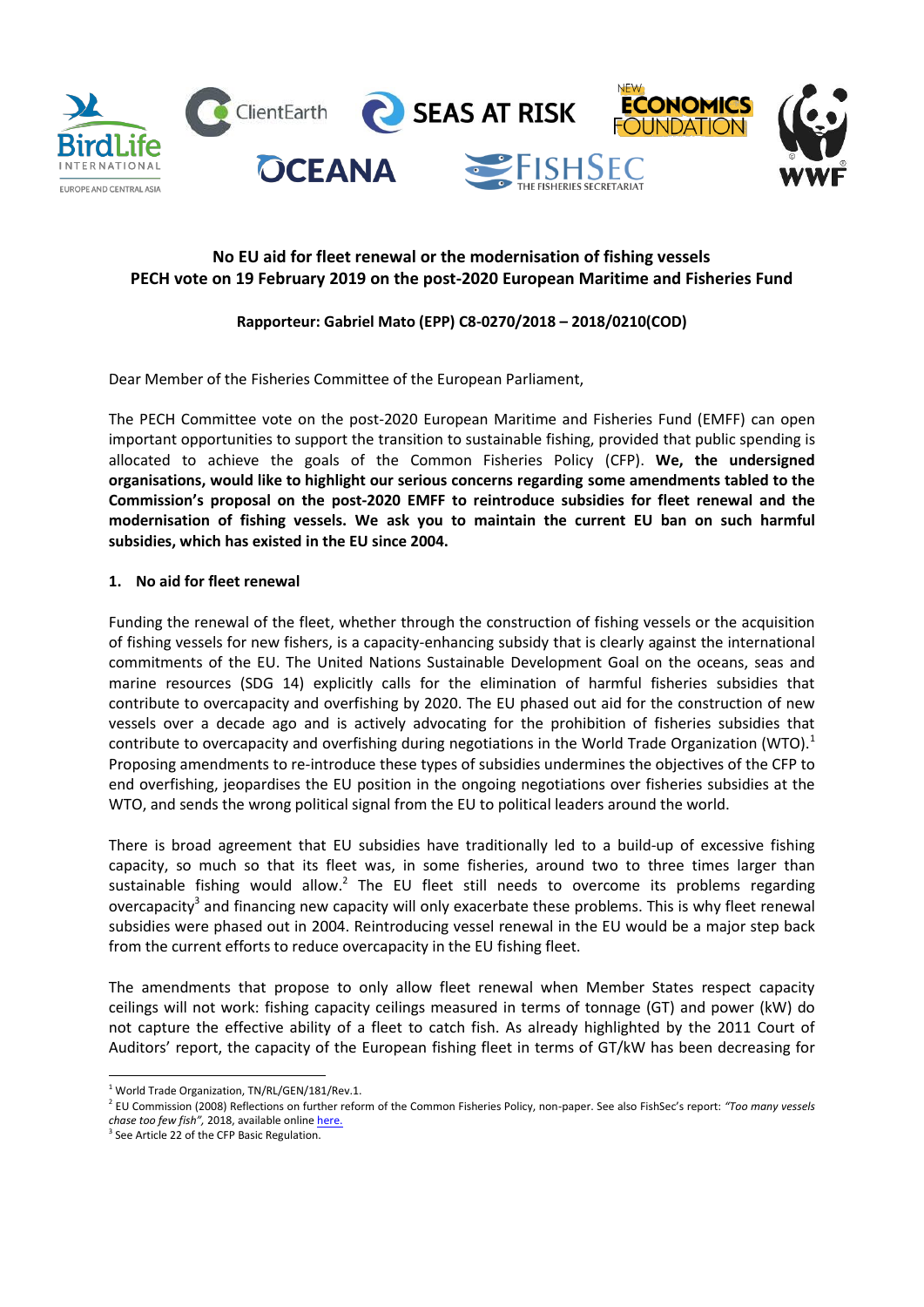years, while real ability to catch fish has increased due to technological progress.<sup>4</sup> Therefore, capacity ceilings have become an inadequate measure of restriction in terms of adapting fishing fleet capacity to available fishing opportunities.<sup>5</sup> In practice, allowing subsidies for new vessels will only increase the pressure to allow fishing above sustainable levels.

We therefore ask you to **reject AMs 30, 68, 142, 213, 242, 247, 248, 531-535, 537-538, 643-646 and 914.**

#### **2. No aid for the modernisation of fishing vessels, including engine replacement**

The post-2020 EMFF proposal allows for the replacement or modernisation of engines for small-scale coastal fishing vessels.<sup>6</sup> The Commission has itself recognised the risk of increasing fishing capacity through the replacement or modernisation of engines and has included three conditions under which support for small-scale vessels may be granted. However, these conditions are unsatisfactory and difficult to control. In its 2017 Special Report on fisheries controls, the European Court of Auditors assessed whether the EU has an effective fisheries control system in place and concluded that checks of Member States on fishing capacity were incomplete, that national fleet registers information was not always accurate and that there were significant gaps in control requirements for small-scale coastal fishing vessels.<sup>7</sup> Importantly, under-declaration of engine power is a common and general problem. Engines can be legally certified with a power much lower than their maximum continuous power. This is possible through adjustments to the fuel injection settings, which can easily be reversed once the engine has been certified. As a result, the Commission has assessed that the real power installed on board is almost impossible to control.<sup>8</sup>

In order to avoid exacerbating the problem of overcapacity, any investment that increases the ability of the vessel to catch fish should not be eligible for funding. Even if replacing old engines is conditional upon making them equally or less powerful, it will not necessarily translate into a reduction of the vessel's ability to catch fish. The European Court of Auditors report states that vessels equipped with socalled 'fuel efficient' engines still have an incentive to increase their fishing effort, for instance, by spending more hours at sea.<sup>9</sup>

The post-2020 EMFF must not include measures that maintain or even increase existing overcapacity. As the Organisation for Economic Co-operation and Development (OECD) has recently stated, it is possible to support the fishing sector and deliver benefits to fishers without provoking overfishing or overcapacity if support is not linked to vessels and moved away towards helping fishers to better operate their business and deal with disasters.<sup>10</sup> Public aid should therefore be used to assist fishers, scientists, and coastal communities to adapt to the management objectives of the CFP by, for example, funding research and testing of more selective fishing gears and methods to prevent by-catch, promotion of human capital and social dialogue or training schemes.

<sup>&</sup>lt;sup>4</sup> European Court of Auditors, Special Report No 12 "Have EU measures contributed to adapting the capacity of the fishing fleets to available fishing opportunities?", 2011.

<sup>&</sup>lt;sup>5</sup> European Commission reply to the European Court of Auditors Special Report No 12 "Have EU measures contributed to adapting the capacity of the fishing fleets to available fishing opportunities?", 2011.

<sup>&</sup>lt;sup>6</sup> Article 16(1) of the Commission's proposal.<br><sup>7</sup> Court of Auditors, Special Report No 8/2017, "EU fisheries controls: more efforts needed" 30/05/2017, paragraphs 14-27.<br><sup>8</sup> European Commission (2006) The under-declarat

<sup>&</sup>lt;sup>9</sup> See footnote 4, paragraphs 43 – 47.<br><sup>10</sup> Martini, R. and J. Innes (2018), "Relative Effects of Fisheries Support Policies", OECD Food, Agriculture and Fisheries Papers, No. 115, OECD Publishing, Paris.